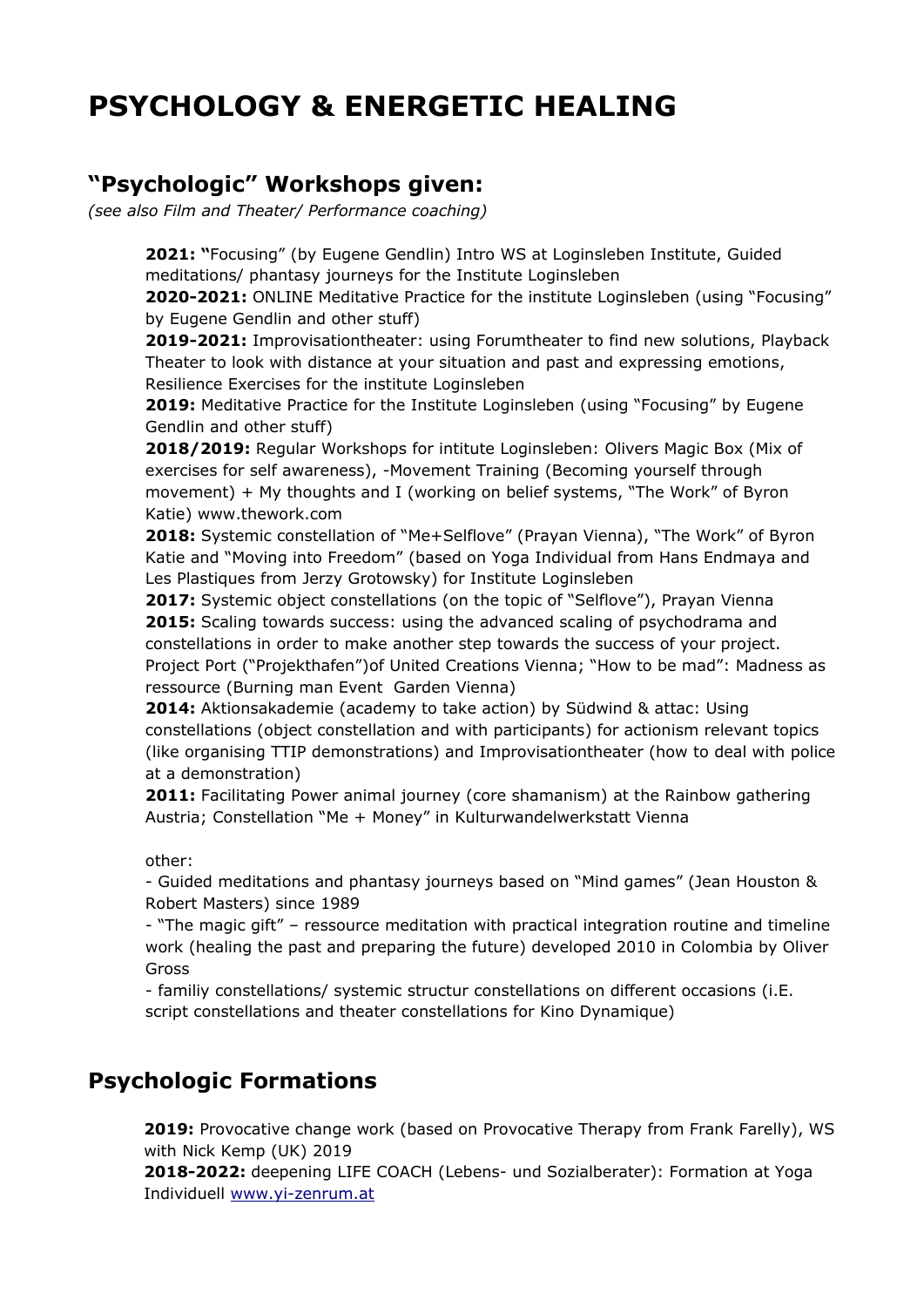**2018-2020:** Systemic constellations Formation with Siegfried Essen (The I and the Self) [\(www.siegfriedessen.com](http://www.siegfriedessen.com/) )

**2018-2019: "**Focusing" (by Eugene Gendlin/ Ann Weiser [www.focusingressources.com](http://www.focusingressources.com/) ) x3: Basis, Advanced and also Certification Course with Ruth SarShalom (ISR) [www.focusing-vienna.com](http://www.focusing-vienna.com/)

**2018:** The wholeness process (Basic and Advanced WS with Connirae Andreas – [www.andreasnlp.com](http://www.andreasnlp.com/) ), WS Feeding your demon by Lama Tsültrim Allione (USA) [www.taramandala.org](http://www.taramandala.org/) - (tibetan buddhistic work with your attachements/ shadows with facilitator Mag. Gudrun Binder – AUT), "With and without money" WS based on the money work of Peter König with Sylvia Brenzel (AUT)

**2015:** Genius Impulses by Karl Gamper (AUT)

**2014:** Integrative constellationswork with Dipl. Ing. Bernd Isert, Introduction to "Feeding your demon" (tibetan buddhistic work with your attachements/ shadows with Christina / autodidactic.

**2013-2016:** LIFE COACH (Lebens- und Sozialberater): Formation at Yoga Individuell [www.yi-zentrum.at](http://www.yi-zentrum.at/) 

**2012-2013:** "Constellations as a form of learning" of Michael Thonhauser with various teachers including Matthias Varga van Kibed, Toni Wimmer, Reinhold Rabenstein, Bärbel Büchel-Ceron, Helga Gumplmaier, Christa Kolodej); Film script and theater constellations: Michael Thonhauser

**2012: "**Dragon dreaming" x3: Introduction, Intensive for professionals, Empowered fund raising with John Croft (AUS)

**2011:** NLP compact with Roman Braun; Basic-Seminar I "The new family constellations – The Mother" with Sophie Hellinger, WS "Happiness that comes" Bert Hellinger, Theater,- filmscript and fairytales constellations with Michael Thonhauser **2008-2009:** Family constellations of Bert Hellinger including the newer "Movements of the soul" with Edith Grüner Institute ZIP, "The Work" of Byron Katie Training with Anyme

**2008:** WS family constellations with Bert and Sophie Hellinger

**1994:** NLP: (Neurolinguistic Programming) Basic WS NLP Zentrum,

**1990:** "Mind games" (Book from Jean Houston and Robert Masters) (autodidactic studies) – guided daydreams based on their former experiments on LSD and later hypnotic trance (inspired by the Hypnotherapy of Dr. Milton Erickson)

#### **Autodidactic studies:**

**-** NLP: Submodalities, Core Transformation, Realigning of the perceptual positions

- Participant Shamanic Constellations with Lisa Biritz approx 2015

- "The Journey" (of Brandon Bays)
- "Voice Dialogue" (Hal and Sid Stone)
- Inspired by "Theta Floating" (Esther Kochte)

- "Walking in your shoes" (similar to constellations but walking, by Christian Assel)

- Occupation with dreams, nightmares, problem solving, interpretation, lucid dreaming, changing & continuing dreams, demasking elements...

## **Energetic healing and other formations/ studies**

**2021:** WS Clearing with Manfred Twrznik [\(www.heilsamepraxis.at](http://www.heilsamepraxis.at/)) for clearing of spaces and humans from other energies or entities, EAM "The Energy Alignement